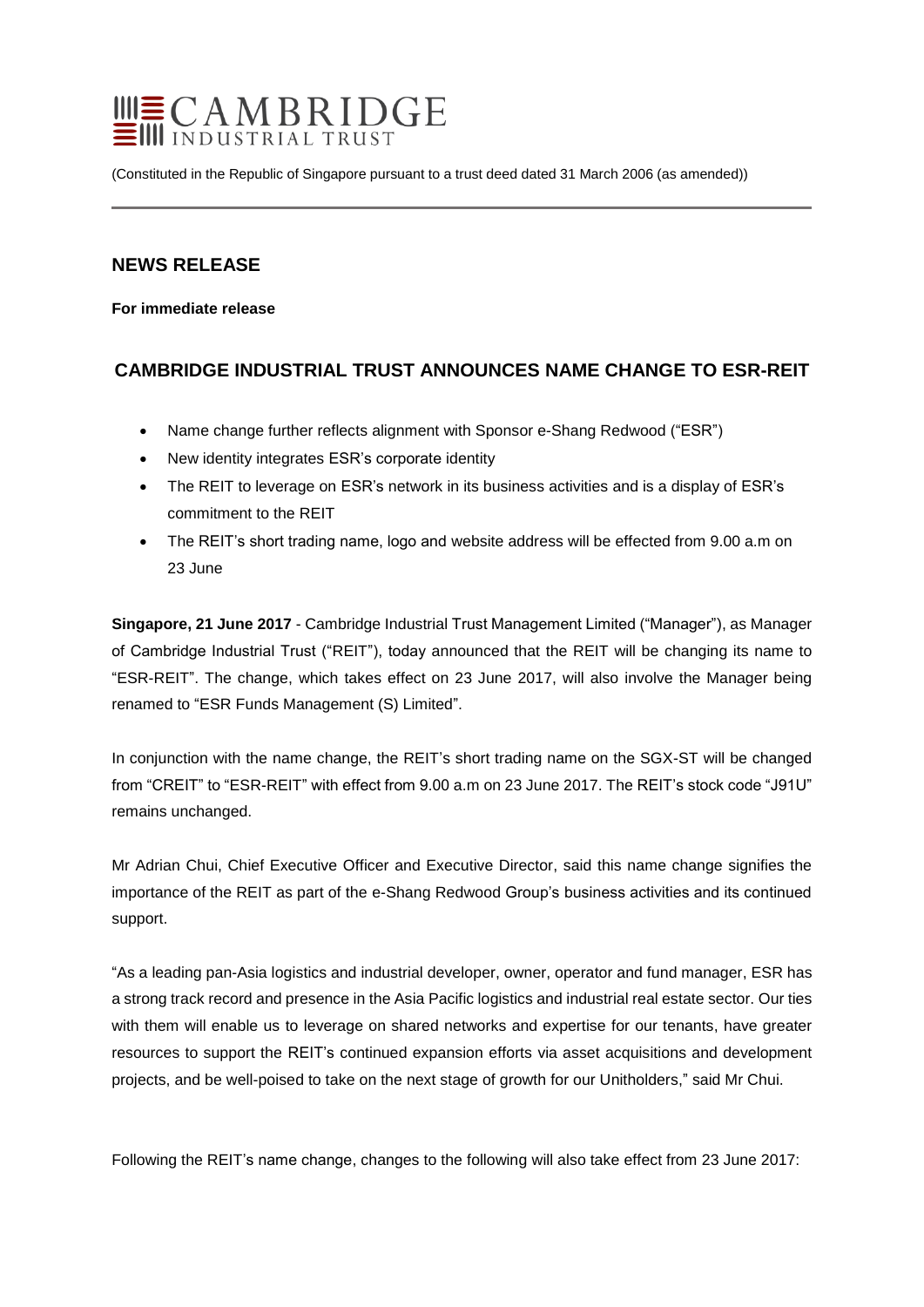## (a) **Change of logo**

The logo of the REIT will be changed to the following:



### (b) **Change of website**

The website address of the REIT will be changed from [www.cambridgeindustrialtrust.com](http://www.cambridgeindustrialtrust.com/) to: [www.esr-reit.com.sg](http://www.esr-reit.com.sg/)

For media and analyst enquiries, please contact:

## **Cambridge Industrial Trust Management Limited**

Cheryl Lim Marketing Communications Manager Tel: +65 6222 3339 cheryl.lim@cambridgeitm.com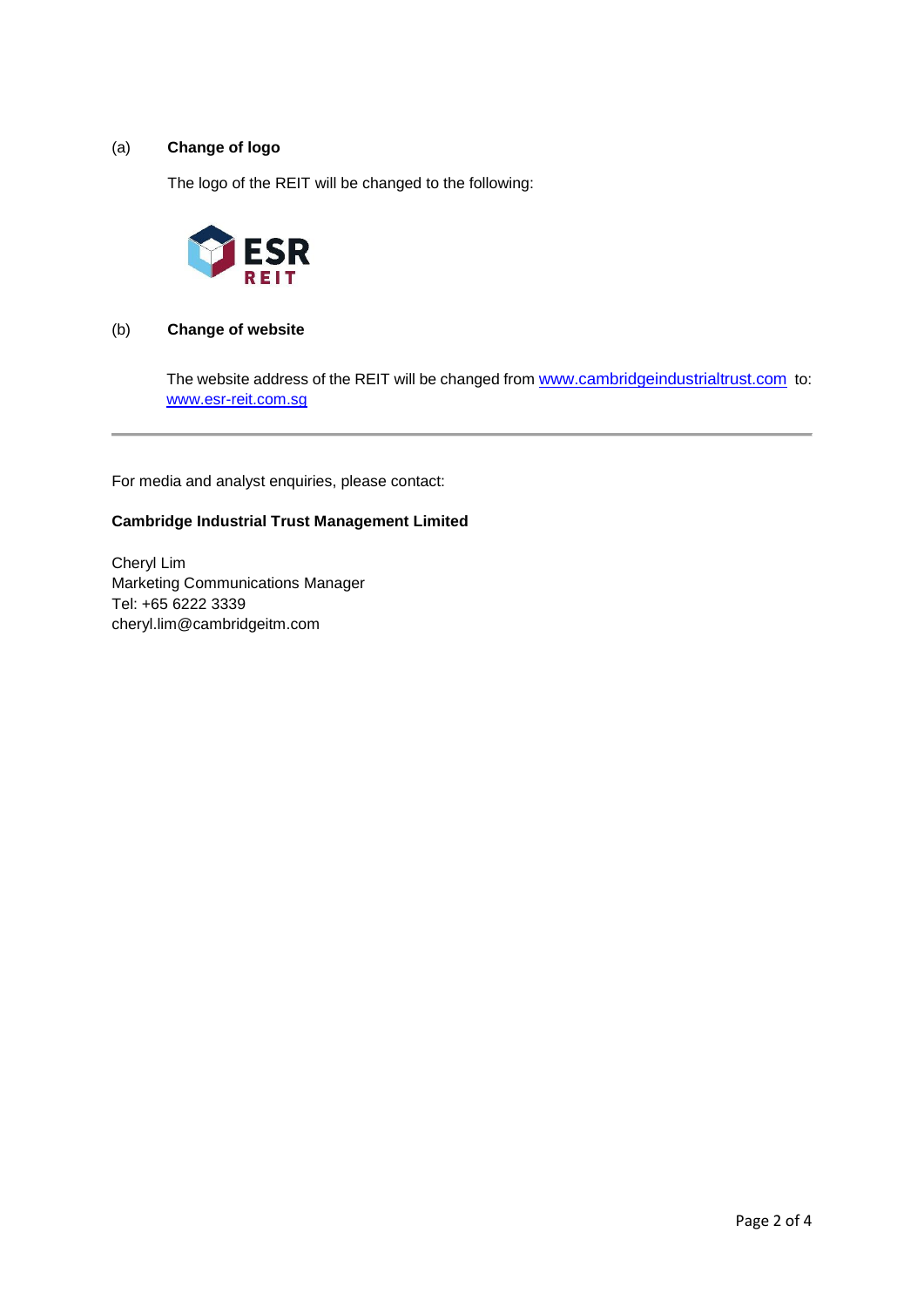### *About Cambridge Industrial Trust*

Cambridge Industrial Trust ("CIT"), publicly listed on the Singapore Exchange Securities Trading Limited since 25 July 2006, is Singapore's first independent industrial real estate investment trust ("REIT").

CIT invests in quality income-producing industrial properties and has a diversified portfolio of 49 properties located across Singapore, with a total gross floor area of approximately 8.4 million sq ft and a property value of S\$1.35 billion as at 31 March 2017. The properties range from logistics, warehousing, light industrial, general industrial, a car showroom and a workshop to a business park, and are located close to major transportation hubs and key industrial zones island-wide.

The Manager's objective is to provide Unitholders with a stable and secure income stream through the successful implementation of the following strategies:

- Acquisition of value-enhancing properties;
- Pro-active asset management;
- Divestment of non-core properties; and
- Prudent capital and risk management.

Cambridge Industrial Trust Management Limited, the Manager of CIT, is owned by two stakeholders, namely, e-Shang Redwood Limited ("ESR") (indirectly 80 percent) and Mitsui & Co., Ltd ("Mitsui") (20 percent):

- ESR is a leading pan-Asia logistics real estate developer, owner and operator focused on the key metropolitan areas most closely tied with consumption and global trade. Co-founded by Warburg Pincus and backed by some of the worlds' preeminent investors including APG, PGGM, CPPIB, Ping An, Morgan Stanley and Goldman Sachs, ESR's platform represents one of the largest in the region with over 7.3 million square metres of projects owned and under development across China, Japan and South Korea, and capital and funds management offices in Hong Kong and Singapore. ESR is one of the largest third-party landlords for market leading top e-commerce companies, "bricks-and-mortar" retailers, third party logistics providers and cold storage companies across the region.
- Mitsui is one of the largest corporate conglomerates in Japan and listed on the Tokyo Stock Exchange. It is one of the largest publicly traded companies in the world. Mitsui also developed the Japan Logistics Fund Inc., a publicly listed REIT in Japan dedicated to investing in distribution facilities.

For further information on CIT, please visit [http://www.cambridgeindustrialtrust.com](http://www.cambridgeindustrialtrust.com/)